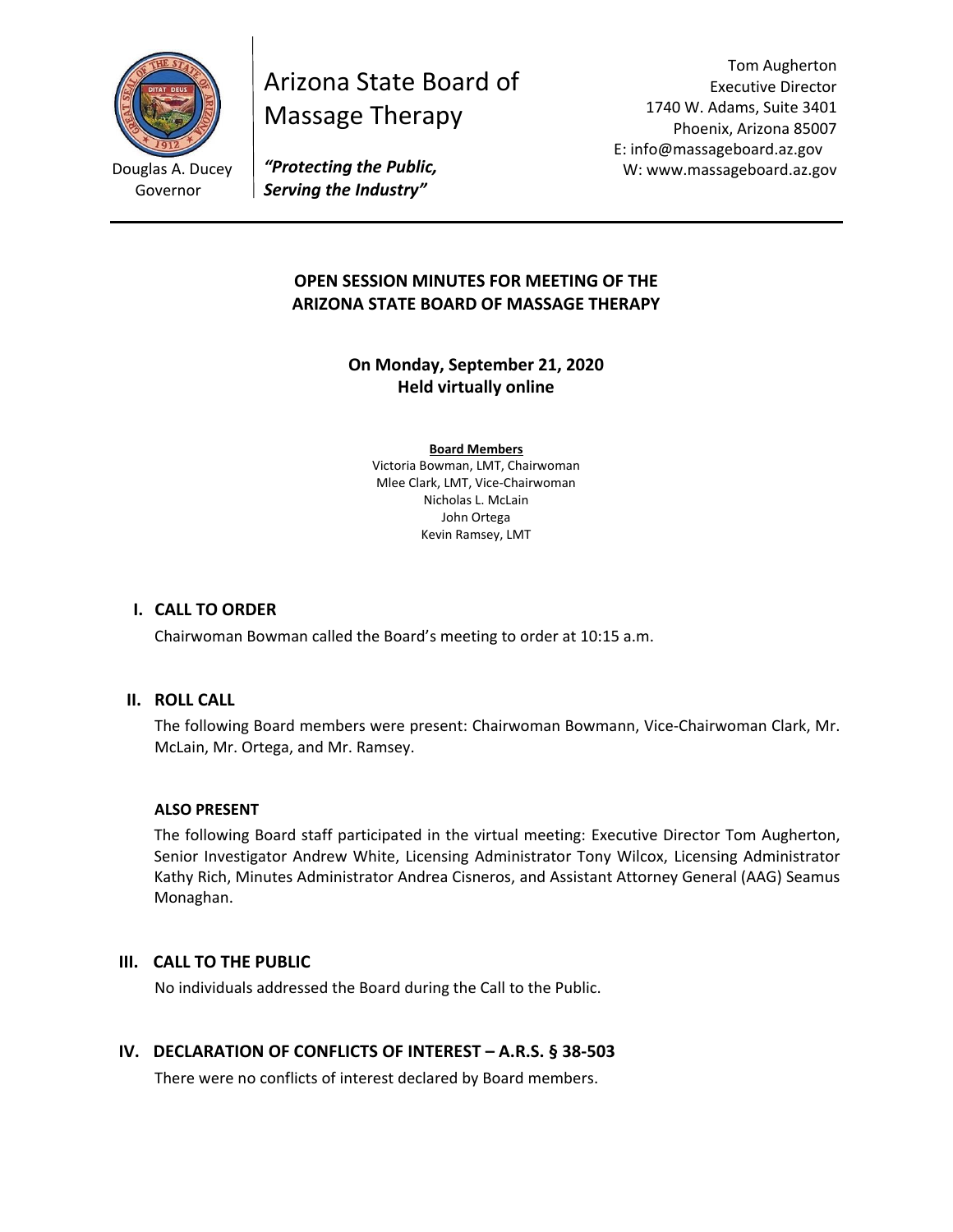#### **V. REVIEW, DISCUSSION AND POSSIBLE ACTION ON BOARD MEETING MINUTES**

A. Massage Board Open Minutes from the July 27, 2020 monthly meeting.

**MOTION: Vice-Chairwoman Clark moved for the Board to approve the Open Minutes from the Board's July 27, 2020 monthly meeting. SECOND: Mr. Ramsey** 

**VOTE: The following Board members voted in favor of the motion: Chairwoman Bowmann, Vice-Chairwoman Clark, Mr. McLain, and Mr. Ramsey. The following Board member was absent: Mr. Ortega.** 

**VOTE: 4-yay, 0-nay, 0-abstain, 0-recuse, 1-absent. MOTION PASSED.** 

#### **VI. ITEMS FOR BOARD REVIEW, DISCUSSION AND POSSIBLE ACTION**

A. Briefing by Arizona Department of Health Services official on status of cannabis products available in Arizona to the consuming public.

Colby Bower, Assistant Director, Public Health Licensing, Policy & Intergovernmental Affairs, participated in the virtual meeting during the Board's consideration of this item.

B. Board ratification of current COVID-19 virus regulatory waiver of state license renewal fees, late fees and the statutory requirement for 24 hours of CE credits to qualify for two-year state license renewal.

**MOTION: Chairwoman Bowmann moved for the Board to ratify the current COVID-19 virus regulatory waiver of state license renewal fees, late fees and the statutory requirement for 24 hours of CE credits to qualify for two-year state license renewal. The Board shall reassess this matter at its December 2020 meeting and establish a stair-step approach to reinstating requirements to complete CEs.** 

**SECOND: Vice-Chairwoman Clark** 

**VOTE: The following Board members voted in favor of the motion: Chairwoman Bowmann, Vice-Chairwoman Clark, Mr. McLain, and Mr. Ramsey. The following Board member was absent: Mr. Ortega.** 

**VOTE: 4-yay, 0-nay, 0-abstain, 0-recuse, 1-absent. MOTION PASSED.** 

C. Nomination and selection of Arizona's official delegate to represent the State Massage Board and industry before the FSMTB Annual Meeting in October.

**MOTION: Chairwoman Bowmann moved to nominate Mr. Ramsey as Arizona's official delegate to represent the Board and industry before the FSMTB Annual Meeting in October.** 

**SECOND: Vice-Chairwoman Clark** 

**VOTE: The following Board members voted in favor of the motion: Chairwoman Bowmann, Vice-Chairwoman Clark, Mr. McLain, and Mr. Ramsey. The following Board member was absent: Mr. Ortega.** 

**VOTE: 4-yay, 0-nay, 0-abstain, 0-recuse, 1-absent. MOTION PASSED.**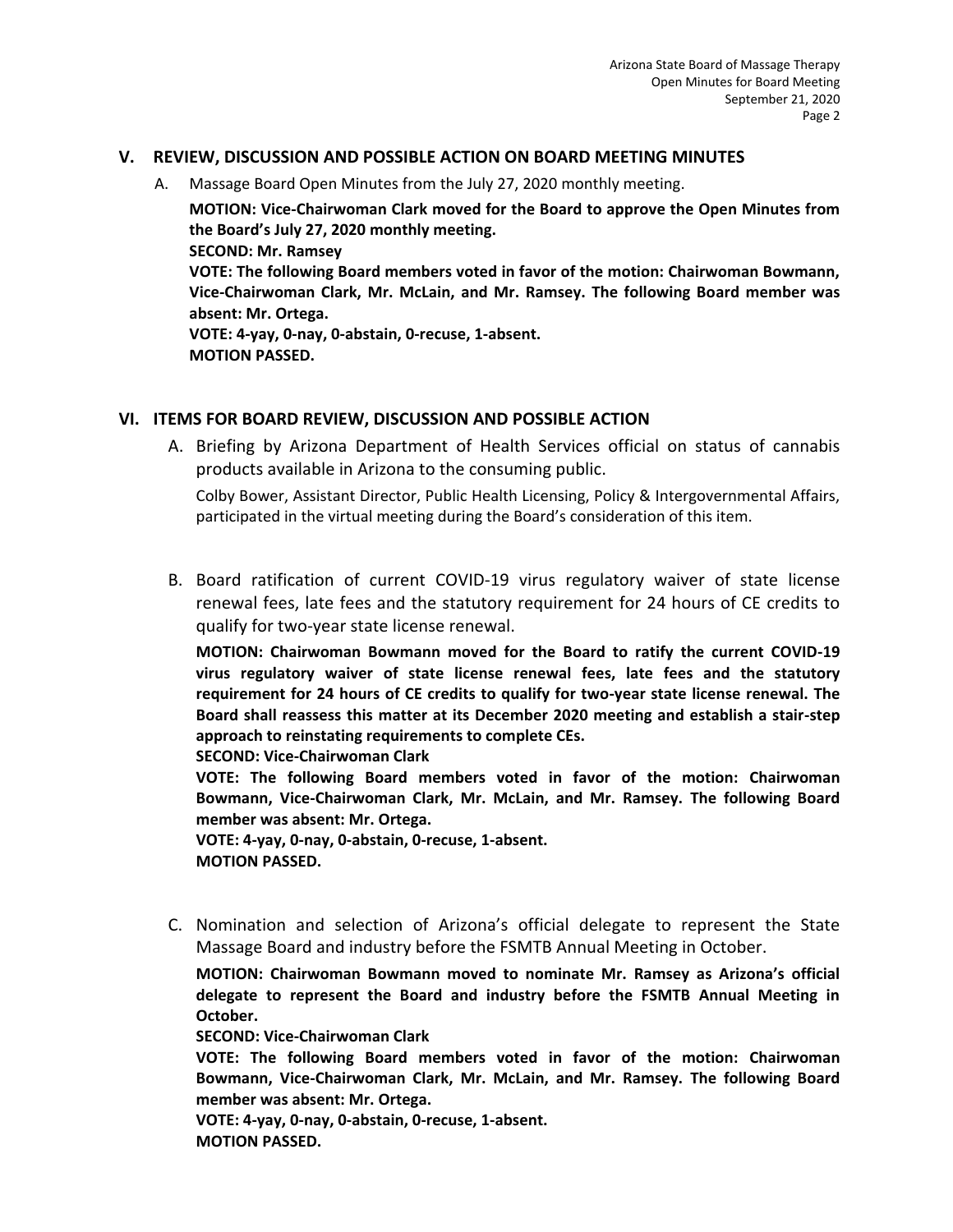D. Review, discussion and possible action regarding rescinding complaint numbers 20- 125 and 20-143 and remanding back for further investigation.

**MOTION: Chairwoman Bowmann moved for the Board to rescind the referral to Formal Hearing and to remand cases 10-125 and 20-143 back for further investigation.** 

**SECOND: Vice-Chairwoman Clark** 

**VOTE: The following Board members voted in favor of the motion: Chairwoman Bowmann, Vice-Chairwoman Clark, Mr. McLain, and Mr. Ramsey. The following Board member was absent: Mr. Ortega.** 

**VOTE: 4-yay, 0-nay, 0-abstain, 0-recuse, 1-absent. MOTION PASSED.** 

E. Formal Hearing(s)

Vacant

### F. Formal Interview(s)

(1) 20-140 Cartes, Samuel

Mr. Cartes did not participate in the virtual meeting during the Board's consideration of this matter. Complainant LB participated in the virtual meeting.

**MOTION: Chairwoman Bowmann moved for the Board to adopt the Findings of Facts as presented in the Investigative Report and today's testimony.** 

**SECOND: Vice-Chairwoman Clark** 

**VOTE: The following Board members voted in favor of the motion: Chairwoman Bowmann, Vice-Chairwoman Clark, Mr. McLain, Mr. Ortega, and Mr. Ramsey. VOTE: 5-yay, 0-nay, 0-abstain, 0-recuse, 0-absent. MOTION PASSED.** 

**MOTION: Chairwoman Bowmann moved for the Board to adopt the potential violations of law as the Board's Conclusions of Law including A.R.S. § 32-4253(A)(8), (10), (13), (14), and (16).** 

**SECOND: Vice-Chairwoman Clark** 

**VOTE: The following Board members voted in favor of the motion: Chairwoman Bowmann, Vice-Chairwoman Clark, Mr. McLain, Mr. Ortega, and Mr. Ramsey. VOTE: 5-yay, 0-nay, 0-abstain, 0-recuse, 0-absent. MOTION PASSED.** 

**MOTION: Chairwoman Bowmann moved for the Board to offer the licensee a Consent Agreement for voluntary surrender of licensure. If not signed in 20 days, the matter shall proceed to Formal Hearing.** 

**SECOND: Vice-Chairwoman Clark**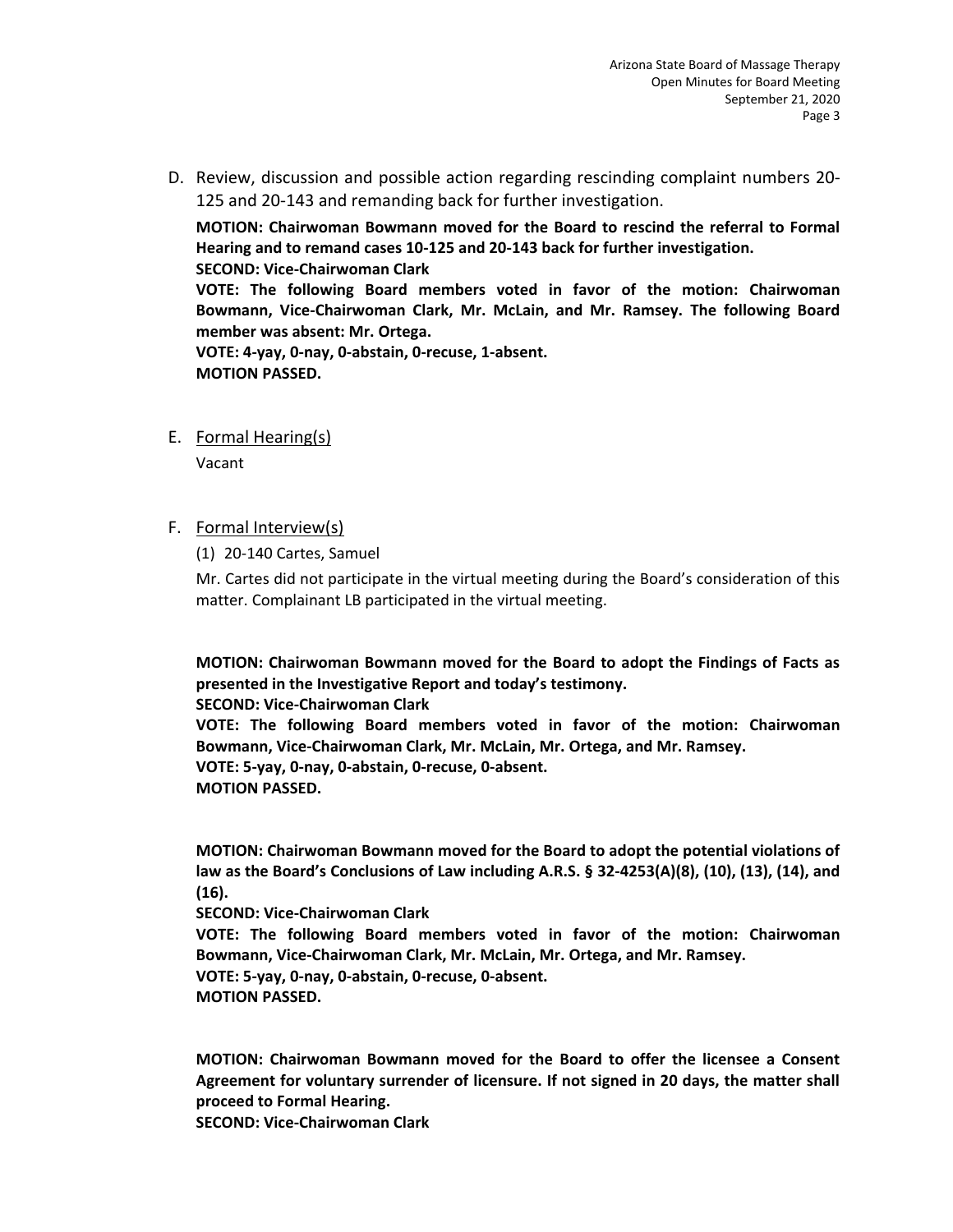**VOTE: The following Board members voted in favor of the motion: Chairwoman Bowmann, Vice-Chairwoman Clark, Mr. McLain, Mr. Ortega, and Mr. Ramsey. VOTE: 5-yay, 0-nay, 0-abstain, 0-recuse, 0-absent. MOTION PASSED.** 

#### (2) 20-153 Angel, Christopher

Mr. Angel participated in the virtual meeting during the Board's consideration of this matter. Complainant KH also participated in the virtual meeting.

**MOTION: Chairwoman Bowmann moved for the Board to issue an Order for Non-Disciplinary CE requiring the licensee to complete within six months 12 hours of Board staff pre-approved CE credits in business practices, communication and ethics; and, 4 hours in draping.** 

**SECOND: Vice-Chairwoman Clark** 

**VOTE: The following Board members voted in favor of the motion: Chairwoman Bowmann, Vice-Chairwoman Clark, Mr. McLain, Mr. Ortega, and Mr. Ramsey. VOTE: 5-yay, 0-nay, 0-abstain, 0-recuse, 0-absent. MOTION PASSED.** 

G. Orders for Board Approval

Vacant

H. Probation Termination

Vacant

#### I. Investigation Review File(s)

(1) 21-100 Beardsley, Derek

Mr. Beardsley and Attorney Flynn Carey participated in the virtual meeting during the Board's consideration of this matter. Complainant HF also participated in the virtual meeting.

**MOTION: Chairwoman Bowmann moved for the Board to issue an Order for Non-Disciplinary CE requiring the licensee to within six months complete 8 hours of Board staff pre-approved CE credits in busines practices, ethics, communication and draping. The CE credits hours completed by the licensee prior to this Order becoming effective cannot be applied to this CEs required under this Order.** 

#### **SECOND: Mr. Ortega**

**VOTE: The following Board members voted in favor of the motion: Chairwoman Bowmann, Vice-Chairwoman Clark, Mr. McLain, and Mr. Ortega. The following Board member voted against the motion: Mr. Ramsey.**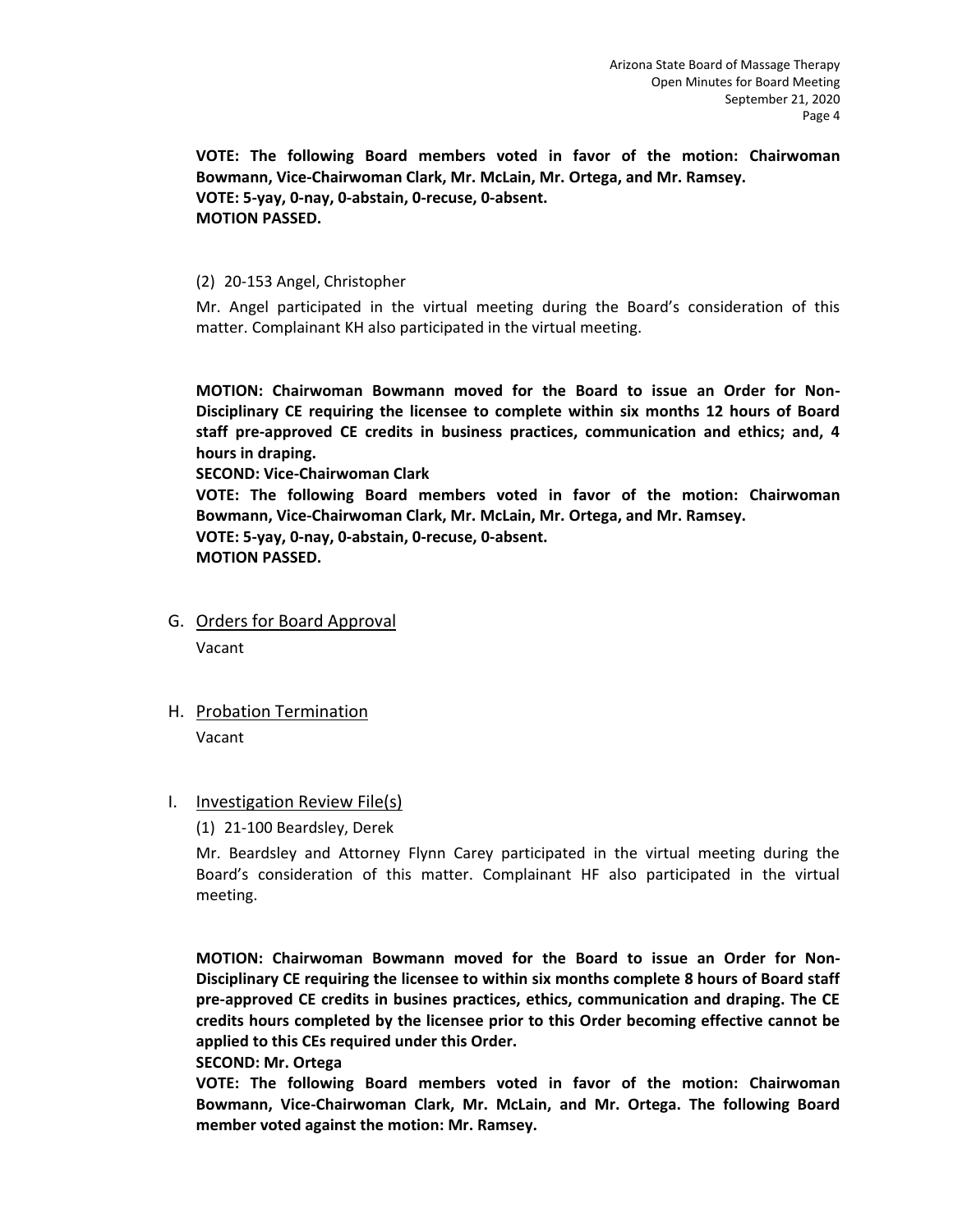#### **VOTE: 4-yay, 1-nay, 0-abstain, 0-recuse, 0-absent. MOTION PASSED.**

### (2) 21-103 Peterson, Robert

Mr. Peterson participated in the virtual meeting during the Board's consideration of this matter. Complainant CC also participated in the virtual meeting.

**MOTION: Mr. McClain moved for the Board to proceed to Formal Interview in this matter. SECOND: Vice-Chairwoman Clark** 

**MOTION: Mr. Ramsey moved for the Board to enter into Executive Session to obtain legal advice pursuant to A.R.S. § 38-431.03(A)(3). SECOND: Vice-Chairwoman Clark** 

Mr. McClain and Vice-Chairwoman Clark rescinded their prior motion.

**VOTE: The following Board members voted in favor of the motion: Chairwoman Bowmann, Vice-Chairwoman Clark, Mr. McLain, Mr. Ortega, and Mr. Ramsey. VOTE: 5-yay, 0-nay, 0-abstain, 0-recuse, 0-absent. MOTION PASSED.** 

The Board entered into Executive Session at 1:32 p.m. The Board returned to Open Session at 1:44 p.m. No legal action was taken by the Board during Executive Session.

**MOTION: Vice-Chairwoman Clark moved for the Board to proceed to Formal Interview in this matter based on the information contained in the investigatory report and the testimony provided during today's proceedings. SECOND: Mr. Ramsey VOTE: The following Board members voted in favor of the motion: Chairwoman Bowmann, Vice-Chairwoman Clark, Mr. McLain, Mr. Ortega, and Mr. Ramsey. VOTE: 5-yay, 0-nay, 0-abstain, 0-recuse, 0-absent. MOTION PASSED.** 

J. Application Review

Vacant